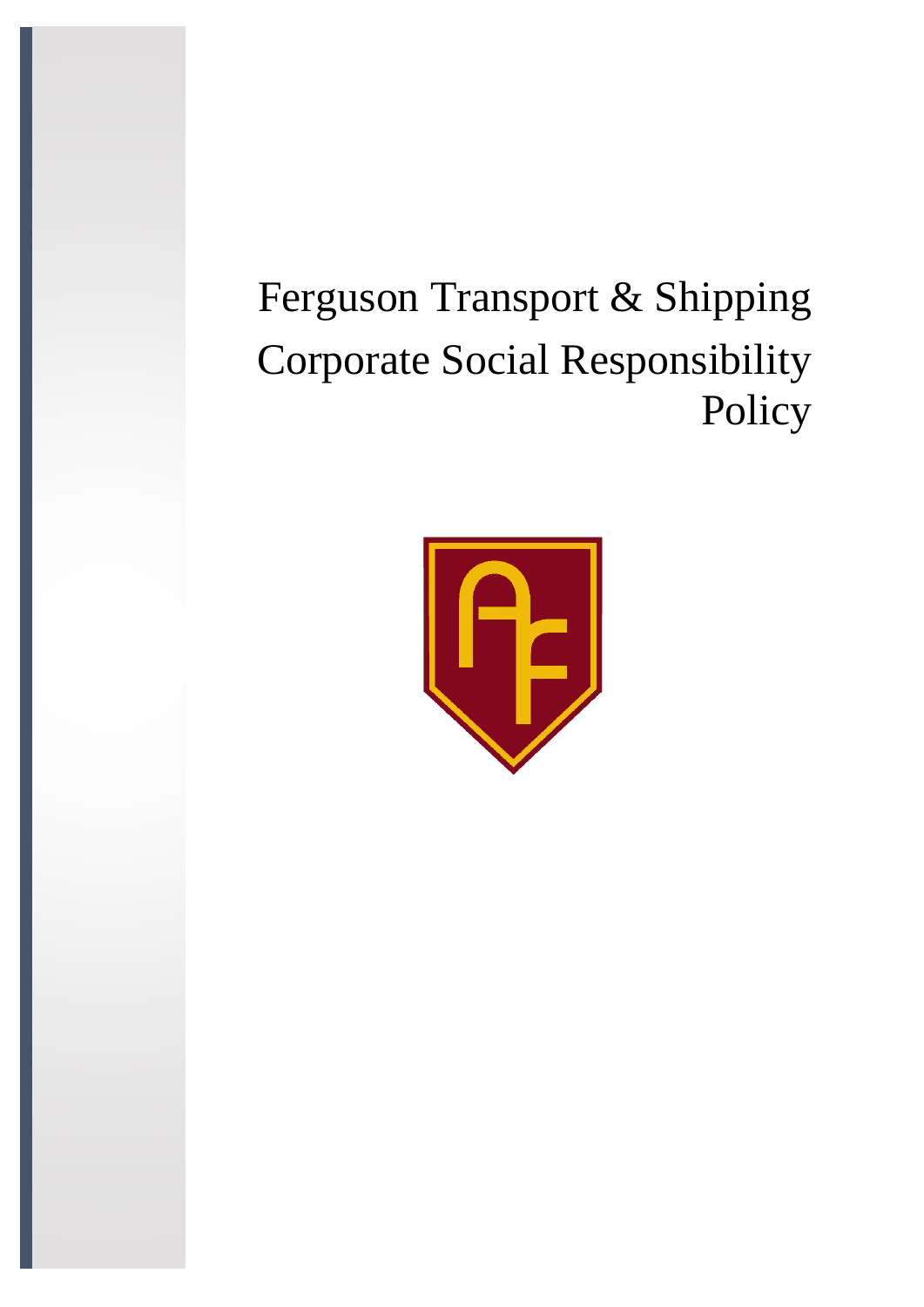#### Corporate Social Responsibility Policy

# **Table of Contents**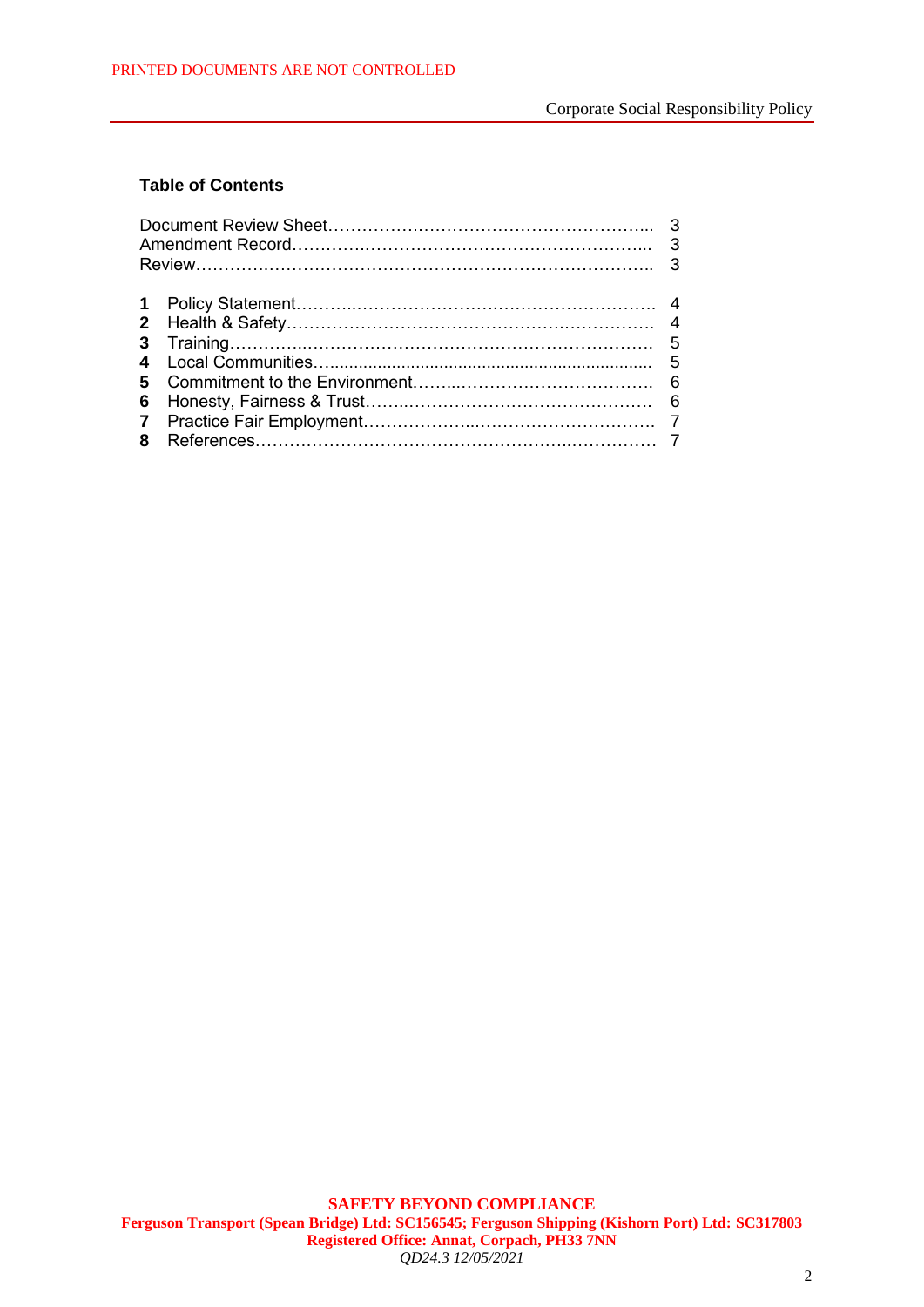#### **Document Review Sheet**

The authorisations below certify that this document has been reviewed and accepted, and demonstrates that the individuals are aware of all the requirements contained herein and are committed to ensuring their provision.

|                                         | Name           | <b>Position</b>     | Date       |
|-----------------------------------------|----------------|---------------------|------------|
| Authorised by:                          | Frank Davidson | <b>SHEQ Officer</b> | 26/09/2017 |
| <b>Tracy Pollington</b><br>Reviewed by: |                | QA                  | 23/10/2018 |

#### **Amendment Record**

This document is reviewed regularly to ensure relevance to the systems and process that it defines. A record of contextual additions or omissions is given below.

| Amendment  | Revision  | Context                                          | <b>Initials</b> |
|------------|-----------|--------------------------------------------------|-----------------|
| Date       | Guide     |                                                  |                 |
|            | Page      |                                                  |                 |
|            | (Numbers) |                                                  |                 |
| 23/10/2018 | All       | Re-formatted to current format, nominated EO     | ТP              |
|            |           | name added                                       |                 |
| N/A        | N/A       | Reviewed - no amendments                         | ТP              |
| 12/05/2021 | Whole     | Minor spelling/grammar/formatting amendments.    | KH              |
|            |           | Minor details updated (employee/document titles, |                 |
|            |           | etc.). References added.                         |                 |

#### **Review**

This policy will be reviewed annually to ensure compliance with legislation, or sooner if legislative or other change dictates.

| Name:            | Frank Davidson |
|------------------|----------------|
| Position:        | Head of SHEQ   |
| Signature:       |                |
| Date:            | 02/06/2021     |
| Date for Review: | 02/06/2022     |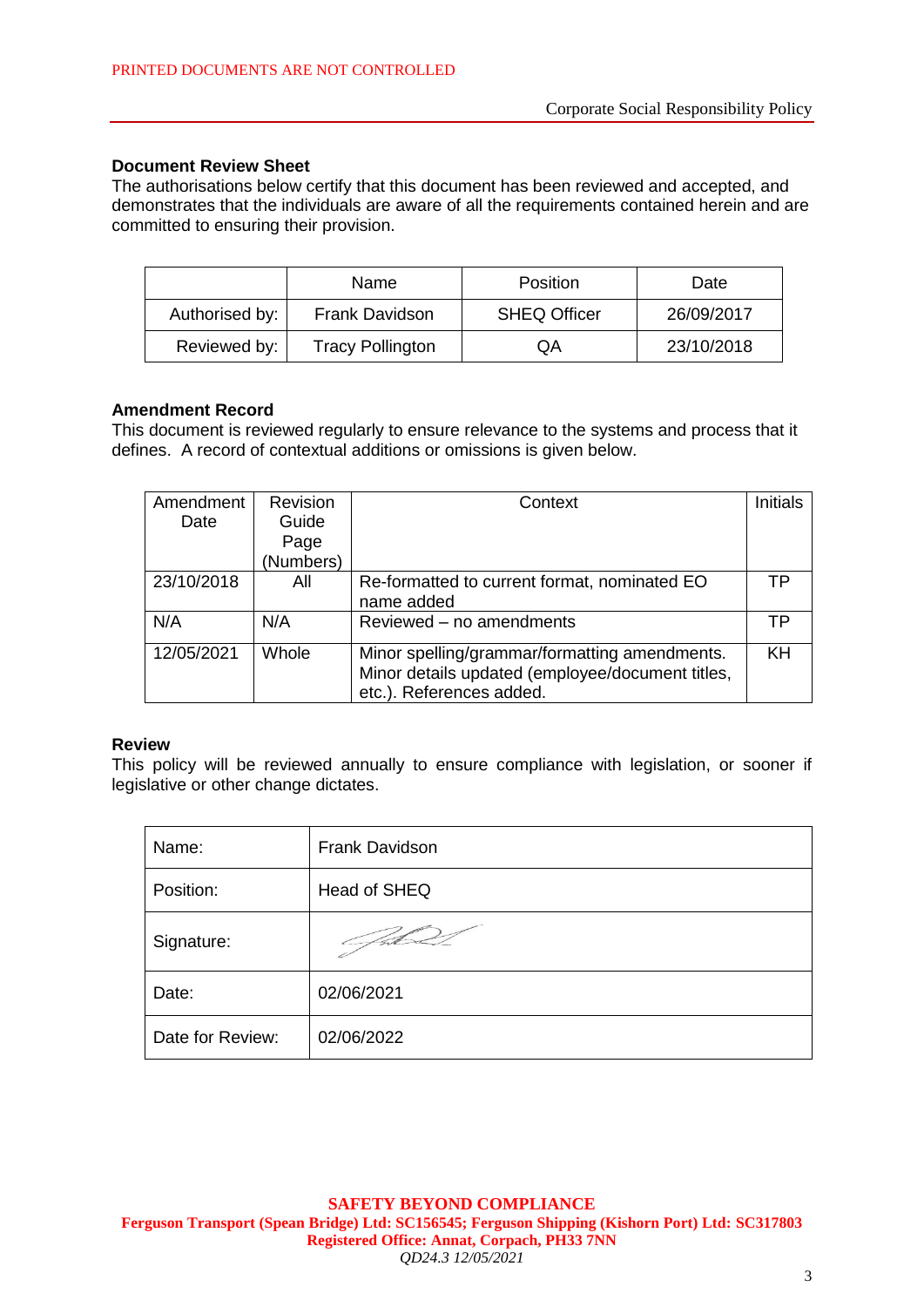## **1 Policy Statement**

Ferguson Transport & Shipping has a long-standing commitment to protecting the environment, promoting health & safety and conducting our operations with integrity and respect for the interests of all stakeholders.

Corporate responsibility is an essential component in ensuring the future success and sustainability of our business. Great consideration must be given to the potential social and environmental effects that our business decisions may have. As part of our corporate strategy, we endeavour to incorporate social and environmental thinking in all areas of our business. At Ferguson Transport & Shipping, we realise the importance of these issues and they take precedence when setting business objectives and throughout decision-making processes.

Our key areas of responsibility are:

- Health and Safety;
- Training;
- Local Communities:
- Commitment to the Environment:
- Honesty, Fairness and Trust: and
- Practice Fair Employment.

Our commitment is to:

- Focus constantly on improving our performance in the areas of Safety, Health, Environment and Quality (SHEQ);
- Manage and measure our performance in SHEQ via the Integrated Management System (IMS) and by complying or working towards compliance with global certification standards such as ISO 9001, ISO 14001, ISO 45001 and SQAS;
- Help our customers to reach their business objectives in a sustainable and responsible way; and
- Run a responsible, efficient business, adhering to law, having high employee retention and creating value for our customers.

# **2 Health and Safety**

Focusing on the company's commitment to "Safety beyond Compliance", it ensures that every operation carried out is the safest it can possibly be. Ferguson Transport & Shipping's objective is to constantly strive to exceed the health and safety obligations. The company invests in healthy and safe working conditions for employees, subcontractors and business partners, which is pursued by applying workplace and road safety with general health and safety best-practice processes and training programs, and by ensuring that working hours are suitable for each employee, including introducing flexi-time or similar systems where applicable.

Ferguson Transport & Shipping continuously strive to improve in road safety with a focus on vehicle, driver, load security and the journey. The company utilises the systems in place (such as Mandata) and skills of the Driver Training and Compliance Manager to ensure a culture of learning through the behavioural observation-feedback-observation-feedback system. This is conducted through the on-going CPC courses. The company is a member of the DVSA's Earned Recognition pilot scheme. All data collected on driver behaviour and

**SAFETY BEYOND COMPLIANCE Ferguson Transport (Spean Bridge) Ltd: SC156545; Ferguson Shipping (Kishorn Port) Ltd: SC317803 Registered Office: Annat, Corpach, PH33 7NN** *QD24.3 12/05/2021*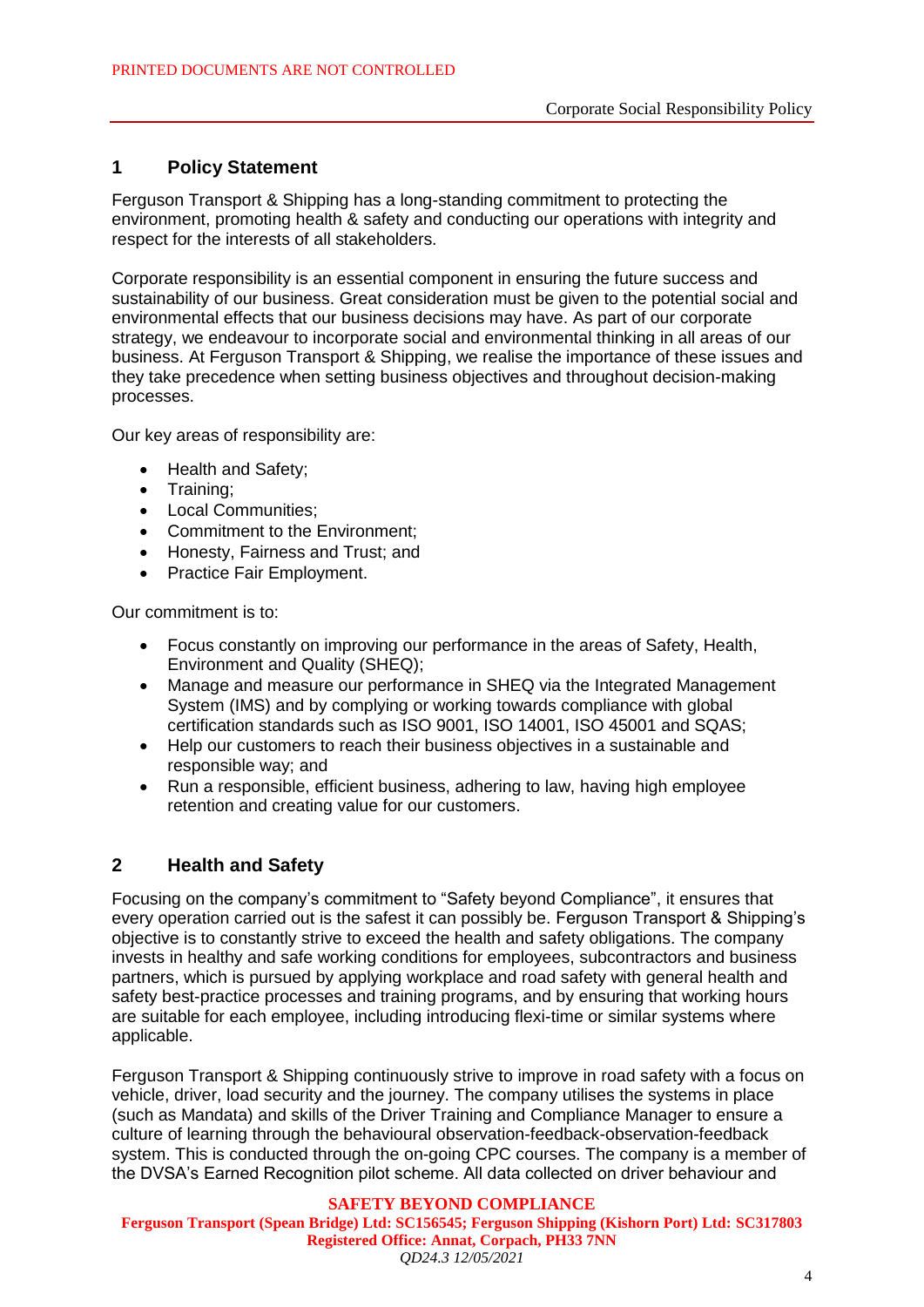vehicle / trailer maintenance is fed back directly to the DVSA for monitoring. The DVSA monitors the company's performance, ensuring conformity to vehicle standards and driver working time hours.

The development of this strong safety culture helps to further reduce the number of accidents and incidents.

To ensure continual improvement of Health & Safety, the company has a Safety Action Card system in place allowing the anonymous reporting of any concerns, which are logged and actioned through the SHEQ department.

Ferguson Transport & Shipping works with manufacturers, industry bodies and groups, as well as with the HSE on safe industry practices and procedures.

The company has a Compliance Team which meets monthly to ensure compliance with all current legislation and good practice.

# **3 Training**

Driver behaviour has a major impact on safety on the road as well as on fuel consumption. Safe working practices and fuel efficient driving go hand-in-hand. By promoting professionalism through effective driver training awareness and development, the company can highlight areas of improvement needed to facilitate the business needs with regards to behaviour based safety training and the company's carbon footprint (see above).

Continuous professional development is fundamental to understanding what is required to unlock a driver's full potential. Knowing and understanding equipment used in any business is essential and in transportation, it is imperative that drivers know how to drive their vehicles properly. By managing and monitoring performance through our on-board telematics system, Mandata, we are able to provide our drivers with an in-depth understanding of the factors which influence efficiency. Coupled with 'Driver Coaching', an on-board function that encourages a more efficient driving technique, the four main areas of performance can be targeted: anticipation and braking, engine and gear utilisation, and speed adaptation and standstill. These can then be acted upon, leading to safer and more efficient driving behaviours.

Annual development training is delivered to all drivers, giving them the necessary knowledge and understanding to make them effective members of the team.

### **4 Local Communities**

Ferguson Transport & Shipping operates in a number of local and mostly rural communities in the North West Highlands of Scotland and aims to support local communities through sponsorship, charitable donations and support of sports teams, local schools, community activities and requirements. The company donates to numerous local charities and nursing homes, supports village fetes, highland games, agricultural shows and primary schools by providing high visibility vests for children. The company also sponsors the Lochaber Christmas Fair and Community Christmas Lights.

Furthermore, Ferguson Transport & Shipping champions Shinty at both local and national levels through advertising, sponsorship and development coaching.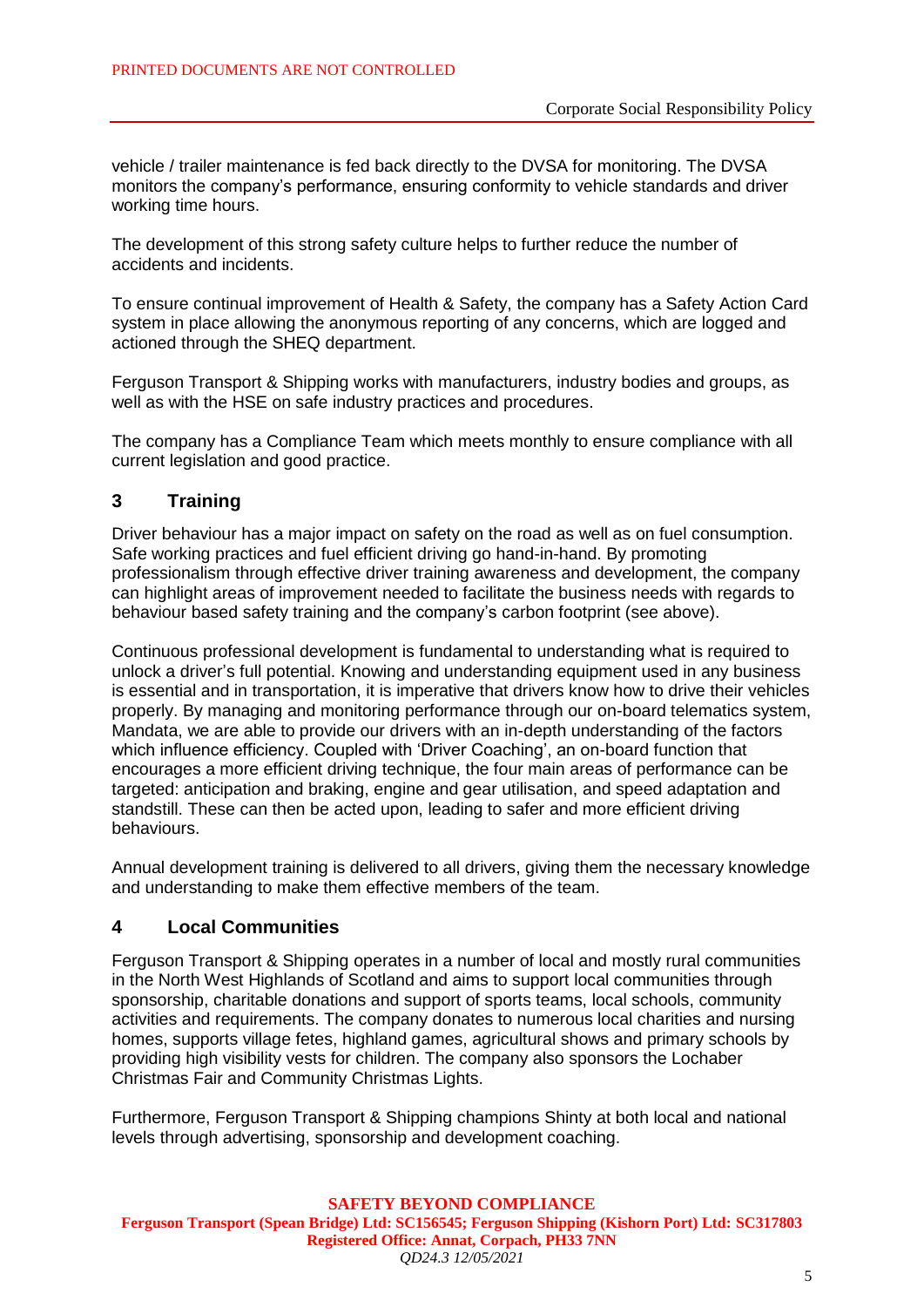The company also supports employment in rural areas by choosing to employ locally whenever possible and by providing work experience and apprenticeships to pupils from local secondary schools, aspiring to employ an apprentice / trainee in every department.

## **5 Commitment to the Environment**

Ferguson Transport & Shipping seeks to minimise any potential negative impact of its activities on the environment. The company is committed to reducing its carbon footprint and an objective is to reduce the consumption of energy and other natural resources and vehicle emissions. This is pursued through a broad range of actions and initiatives, including specific awareness and training programs, recycling, reducing waste / packaging and our purchase of Volvo Euro 6 vehicles, which meet the most stringent EU emissions standards. The Euro 6 Volvo FH (4) I-Shift is one of the most efficient vehicles on the road. The Euro 6 engine, compared with the previous standard, targets two types of emissions: nitrogen oxides (NOX) and particulate matter (PM). PM is very difficult to reduce because it is measured as weight and particulate matter. The Euro 6 engines reduce these emissions through the use of a diesel particulate filter (DPF), which captures the smallest particulates undetectable by sight, smell or taste. Selective Catalytic Reduction (SCR) has also been refined to further comply with the Euro 6 standard without compromising engine performance. To keep levels of nitrogen oxide down, Volvo added an un-cooled exhaust gas recirculation system to the engine. It ensures that the driveability is maintained whilst optimising exhaust-gas temperature and nitrogen oxide levels for efficient after-treatment.

# **6 Honesty, Fairness and Trust**

Ferguson Transport & Shipping complies with all relevant competition law. The company policies ensure that employees will not enter into any agreements or understandings with competitors, or engage in any other conduct that undermines competition. Our employees will not discuss (or enter into any agreement, tacit or otherwise) with a competitor or competitor's representative regarding prices, bids, sales, customers, terms of sale, production, sales capacity or volume, costs, profits or market shares.

To prevent fraud and money laundering Ferguson Transport & Shipping only conducts business with reputable customers and suppliers that have undergone the company approval process, ensuring that they are involved only in legitimate business activities and that any funding is derived from identifiable / legitimate sources. Employees comply with applicable law prohibiting money laundering and requiring the reporting of suspicious transactions. Employees know our customers / suppliers and take reasonable steps to detect unacceptable or suspicious forms of payment. Employees are briefed about the types of payment that are suspicious (e.g. third-party cheques) and know to document and report any suspicious circumstances surrounding payments.

An anti-bribery and anti-corruption policy is in place to ensure compliance with all applicable regulations.

Conflicts or the appearance of conflicts between work responsibilities for Ferguson Transport & Shipping and free-time activities, or personal interests and business must be avoided by our employees. For employees in a position to make or influence decisions, it is prohibited to directly or indirectly have ownership positions or board positions in companies that Ferguson Transport & Shipping has commercial relations with (i.e. purchase products or services from or sell products or services to). This is mirrored for companies that are competitors of Ferguson Transport & Shipping. Employees will not misuse Ferguson Transport & Shipping's resources for personal gain or take personal advantage of opportunities that are

#### **SAFETY BEYOND COMPLIANCE Ferguson Transport (Spean Bridge) Ltd: SC156545; Ferguson Shipping (Kishorn Port) Ltd: SC317803 Registered Office: Annat, Corpach, PH33 7NN** *QD24.3 12/05/2021*